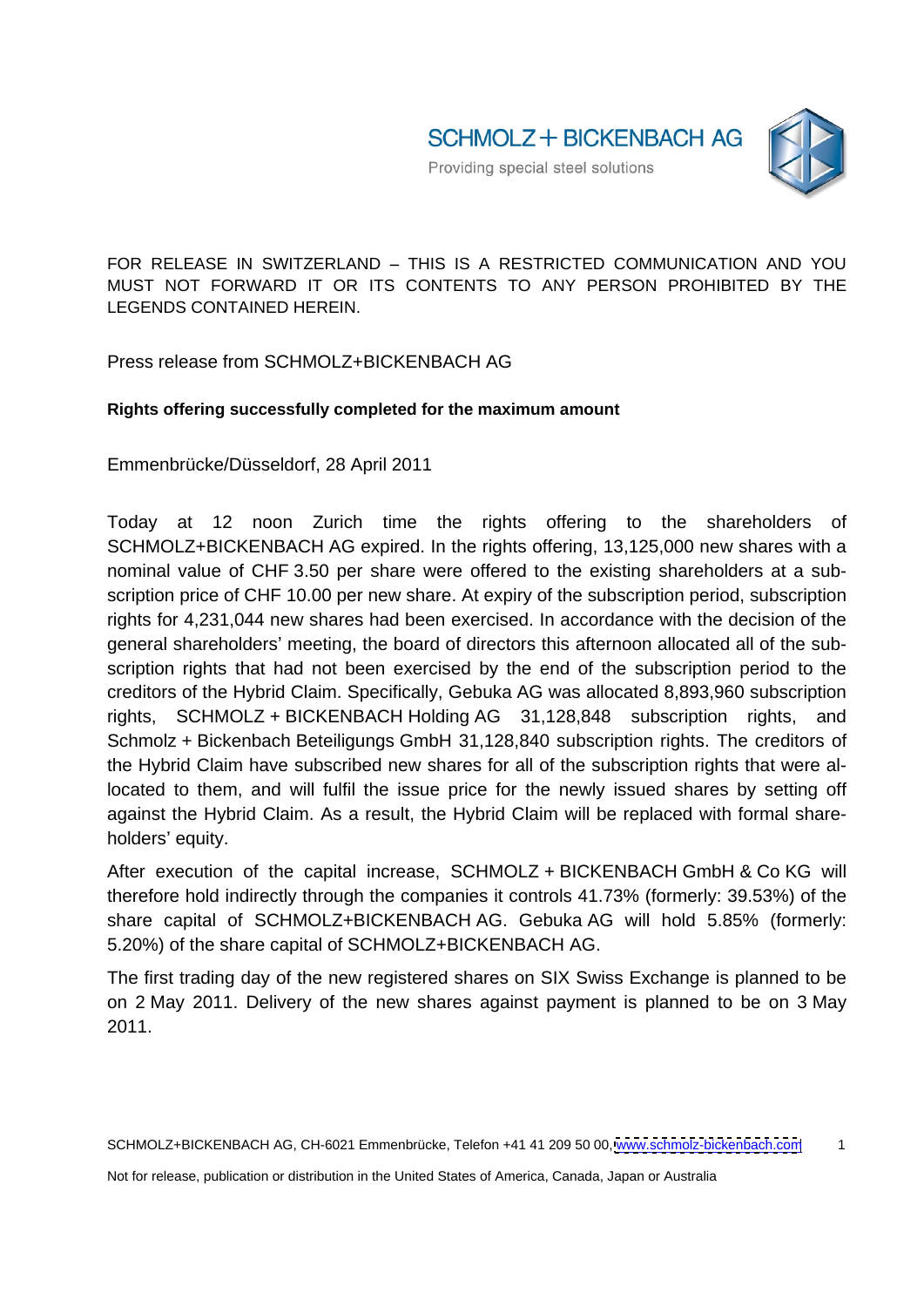**SCHMOLZ + BICKENBACH AG** 



Contact persons for further information are:

Benedikt Niemeyer, CEO, phone +41 41 209 50 40 Dr. Marcel Imhof, COO, phone +41 41 209 51 81

Investor Relations **Executive Services** and the service of the service of the service of the service of the service of the service of the service of the service of the service of the service of the service of the service o Axel Euchner, CFO, phone +41 41 209 50 35

[www.schmolz-bickenbach.com](http://www.schmolz-bickenbach.com)

## **About SCHMOLZ+BICKENBACH**

SCHMOLZ+BICKENBACH was established in 1919 in Düsseldorf by Arthur Schmolz and Oswald Bickenbach and since 1937 the company bearing their joint names has been a synonym for tradition in steel. Since the acquisition of the former Swiss Steel AG in 2003, SCHMOLZ+BICKENBACH has been listed on the SIX Swiss Exchange (STLN). Today, the Schmolz+Bickenbach Group is the world's largest manufacturer, processor and distributor of special-steel long products. The Group has a total of approximately 10 000 employees. SCHMOLZ+BICKENBACH is the world's Number 1 producer of stainless long steels as well as tool steels and one of the ten largest companies for alloy and high-alloy special and engi-<br>neering steels, www.schmolz-bickenbach.com neering steels. [www.schmolz-bickenbach.com](http://www.schmolz-bickenbach.com)

## **DISCLAIMER**

This document does neither constitute an offer to buy or to subscribe to shares of SCHMOLZ+BICKENBACH Ltd. nor a prospectus within the meaning of the applicable Swiss law. Investors should make their decision to buy or to subscribe to shares solely based on the official offering prospectus. Investors are furthermore advised to consult their bank or financial adviser. The contract of the contract of the contract of the contract of the contract of the contract of the contract of the contract of the contract of the contract of the contract of the contract of the contract of the c

This publication may contain specific forward-looking statements, e.g. statements including terms like "believe", "assume", "expect" or similar expressions. Such forward-looking statements are subject to known and unknown risks, uncertainties and other factors which may result in a substantial divergence between the actual results, financial situation, development or performance of the company and those explicitly or implicitly presumed in these statements. Against the background of these uncertainties readers should not rely on forward-looking statements. The company assumes no responsibility to update forward-looking statements or to adapt them to future events or developments.

This document is not being issued in the United States of America and should not be distributed or otherwise transmitted in the United States or to U.S. persons (as defined in the U.S. Securities Act of 1933, as amended (the "Securities Act")) or publications with a general circulation in the United States. This document does not constitute an offer or invitation to subscribe for or purchase any securities. The securities of SCHMOLZ+BICKENBACH Ltd. have not been and will not be registered under the Securities Act and are not being offered or sold in the United States or to U. S. persons.

The information contained herein does not constitute an offer of securities to the public in Germany or the United Kingdom. No prospectus offering securities to the public will be published in Germany or the United Kingdom. This document is only being distributed to and is only directed at (i) persons who are outside the United Kingdom or (ii) to investment professionals falling within Article 19(5) of the Financial Services and Markets Act 2000 (Financial Promotion) Order 2005 (the "Order") or (iii) high net worth entities, and other persons to whom it may lawfully be communicated, falling within Article 49(2)(a) to (d) of the Order (all such persons together being referred to as "relevant persons"). The securities are only available to, and any invitation, offer or agreement to subscribe, purchase or otherwise acquire such securities will be engaged in only with, relevant persons. Any person who is not a relevant person should not act or rely on this document or any of its contents. This document does neither constitute an offer of securities nor a prospectus in the meaning of the applicable German law. Any offer of securities to the public that may be deemed to be made pursuant to this communication is only addressed to qualified investors within the meaning of Sec. 3 Para. 2 No. 1 German Securities Prospectus Act  $(Wertpapierprospektgesetz - WpPG).$ 

SCHMOLZ+BICKENBACH AG, CH-6021 Emmenbrücke, Telefon +41 41 209 50 00, [www.schmolz-bickenbach.com](http://www.schmolz-bickenbach.com) 2